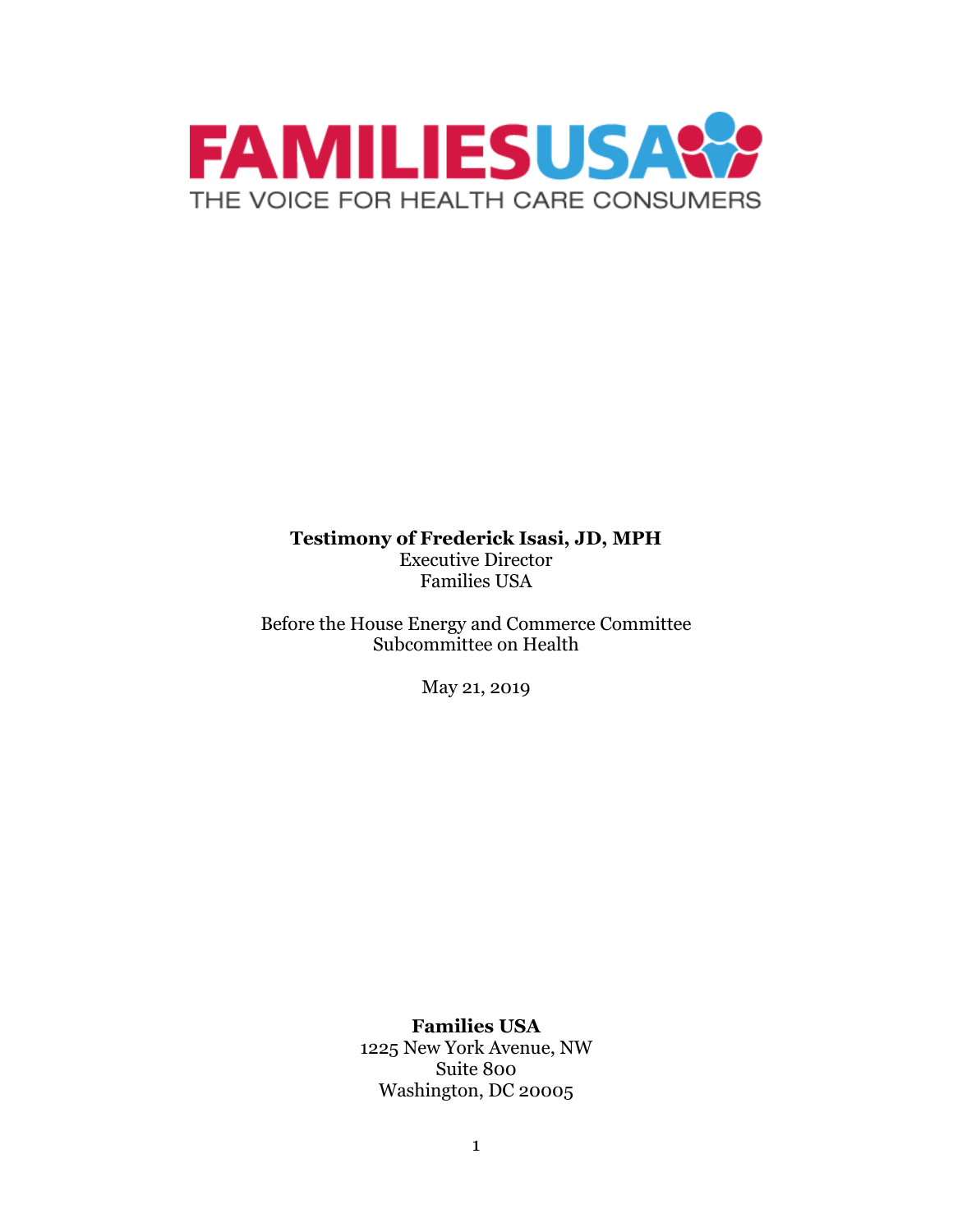Chairwoman Eshoo, Dr. Burgess, and members of the House Energy and Commerce Committee, Subcommittee on Health: Thank you for the opportunity to speak with you today. I am Frederick Isasi, the Executive Director of Families USA. For nearly 40 years, we have served as one of the leading national voices for health care consumers both in Washington, D.C. and on the state level. Our mission is to allow every individual to live to their greatest potential by ensuring that the best health and health care are equally accessible and affordable to all.

#### **The Impact of High Drug Costs on Families**

While high drug prices are a source of seemingly constant debate in Washington, D.C., for millions of America's families, they are a painful and burdensome reality and can impact the basic necessities of life. For example, nearly one in three consumers facing increased drug costs cut-back on buying food to account for the increase.<sup>1</sup> And for some, the choice is even more dire. Incredibly, nearly three in ten adults – approximately 80 million people – in our country have not taken required medicine due to its costs. <sup>2</sup> For example, one in ten cut their pills in half or skip dosages to stretch the limited supply of drugs they can afford to buy.<sup>3</sup> And, approximately one in five forgo essential medications altogether because they can't afford to fill their prescription.

While people who need high-cost drugs face the most significant financial pain from high and rising prices, the impact of the skyrocketing cost of drugs is spread across all consumers. In fact, almost 25 percent of a privately-insured health care consumer's monthly premium goes to prescription drugs.<sup>4</sup>

Please allow me to share the story of just one of the millions of consumers struggling under the burden of high drug costs – a woman named Catherine, a 63-year-old with disabilities from Wheeling, Illinois:

*Within three months of going to the doctor with a cough that wouldn't go away, Catherine was told that, without a lung transplant, she would not live to see the end of the year. Her condition worsened. Her doctors prepared her to die – she prepared herself to die. Catherine was eventually able to receive a new lung in November 2014.* 

*Because lung transplants have a high risk of complications, Catherine must be constantly monitored by doctors. Catherine takes 36 pills every day, including anti-rejection and pain medications. Each year, her medication costs put her in the Medicare Part D coverage gap — the doughnut hole. In fact, before each year ends, Catherine starts to ration her medications to make them last until her benefits are renewed at the beginning of the year. She spends \$1,000 each month on her medications, which is exactly half of her monthly income. Catherine sold her home and moved in with her parents to reduce her living expenses. She lives an extremely frugal life, but as her drug costs escalate year over year, she moves closer and closer to financial ruin and deep poverty. At the*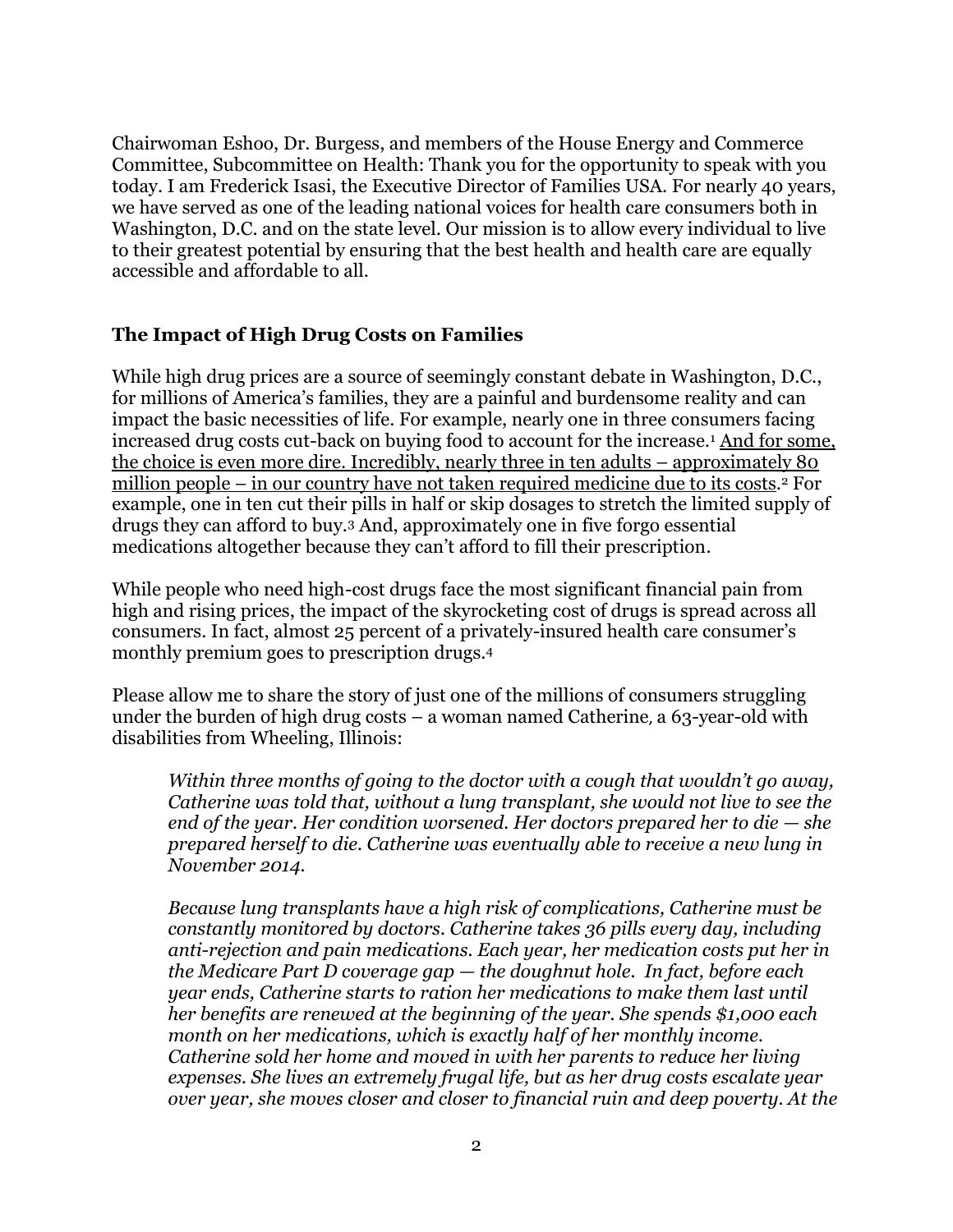*end of each year, she finds herself several thousands of dollars in the negative, wondering how she will make up the shortfall.*

Catherine lives every day with a serious chronic illness. It is unconscionable that she should simultaneously deal with the stress and hardship that comes with such a significant financial burden.

Exploitative pricing is more than academic for those who rely on lifesaving drugs. Ten years ago, Naloxone, a life-saving drug used to treat opioid overdoses, cost just one dollar for a nasal spray. Now, it costs \$150, and the auto-injectable version costs \$4,500.<sup>5</sup> EpiPen — a drug intended for emergency allergic reactions, and essential in childcare settings and schools. About a decade ago, after Mylan acquired the EpiPen, they sued generic companies trying to produce it and increased costs from \$100 to over \$600.<sup>6</sup> After a great deal of public outcry the company introduced a generic version of the EpiPen priced at \$300 in the U.S. , while its price is \$100 in Canada, and \$38 in the  $IJK.7$ 

### **Debunking the Innovation Canard**

Despite pharmaceutical industry claims that high prices are fueled by the risk and cost of drug research and development (R&D), recent evidence suggests these costs make up a small share of their spending. In 2017, drug makers spent a measly 22% of their revenues on R&D.<sup>8</sup> Meanwhile, taxpayer-funded research contributed to every one of the 210 drugs approved between 2010 and 2016.<sup>9</sup>

For decades, drug makers have systematically abused patent and market exclusivity rules to quell product competition.<sup>10</sup> For example, AbbVie has nearly 250 patent applications around a single product – Humira – helping it to generate \$100 billion from this drug alone.<sup>11</sup> And AbbVie is not alone in these abusive practices. The makers of the top 12 best-selling drugs in the United States have filed, on average, 125 patents per drug, resulting in an average 38 years of blocked competition, far in excess of the exclusivity envisioned under Federal law. <sup>12</sup> Instead of investing in real innovation, drug makers would rather make outsized profits on minor tweaks to existing drugs, which is why more than three quarters of new patents are for existing drugs.<sup>13</sup>

When patents on blockbuster drugs do finally expire, brand name manufacturers have turned toward increased prices on their remaining products to maintain and expand high revenues.<sup>14</sup> According to a 2017 study, revenues generated by new drugs failed to make up for loss in revenues due to expiration of patents. Increases in invoice prices for current drugs under exclusivity, however, generated \$187 billion in revenues.<sup>15</sup> Were it not for these price increases, revenues for name brand pharmaceutical companies would have been flat over the last decade, and overall spending on drugs would have fallen due to increased utilization of generic drugs.<sup>16</sup>

And, even when drug manufacturers do allocate a small percentage of their revenue toward *bona fide* innovations, all too often they focus their resources on drugs that don't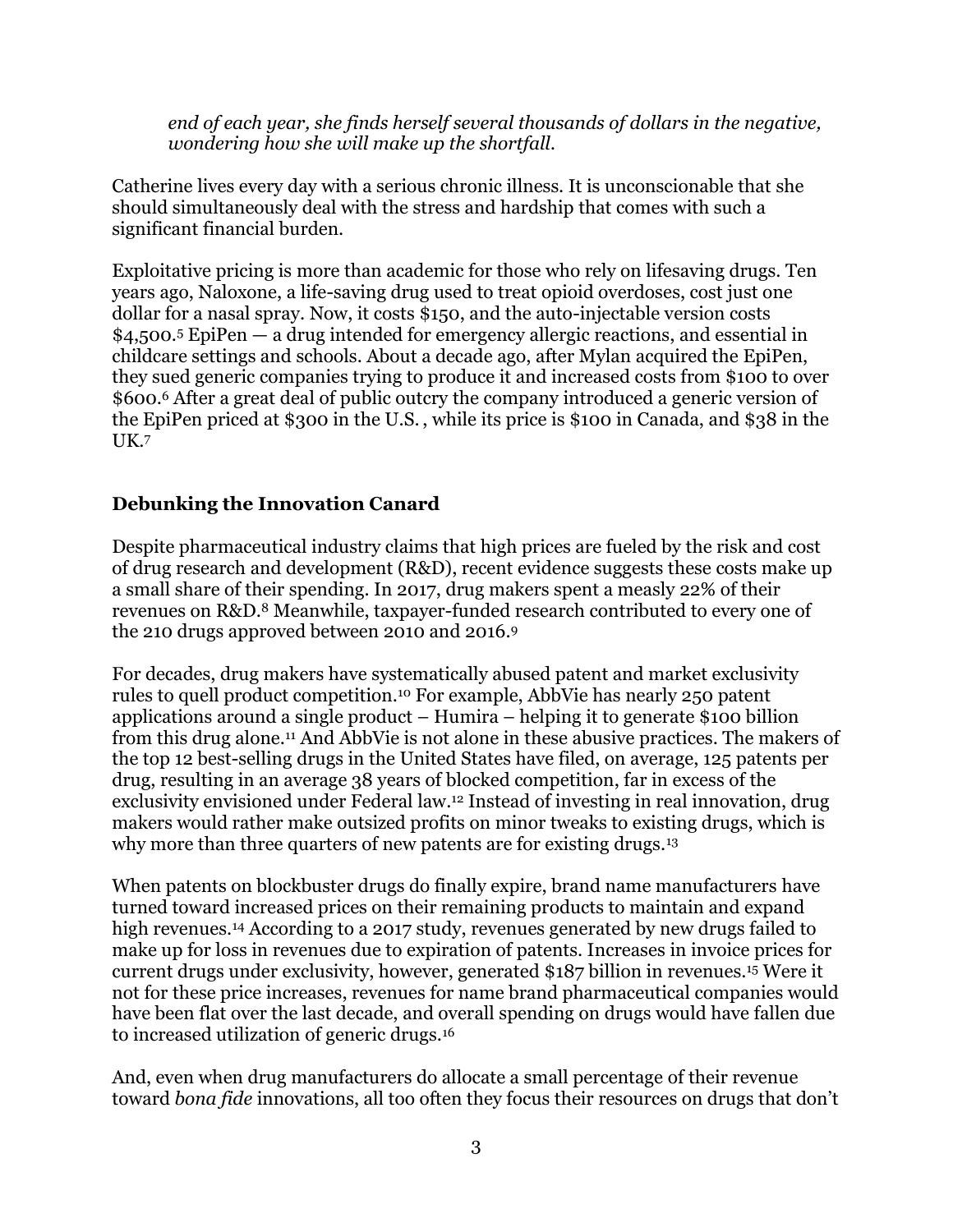address the most urgent needs of families and instead focus on niche drugs that yield the greatest profit.<sup>17</sup> For example, experts agree that across the world there is an urgent need for new antibiotics to combat increasing drug resistance, but major pharmaceutical corporations continue to step back from that life-saving research.<sup>18</sup>

### **Even Competitive Markets Need Strong Oversight**

While generic substitution has helped to somewhat ameliorate continued higher spending on pharmaceuticals, it is not a panacea. Between 2008 and 2016, the average costs of oral generics increased by4.4 percent annually.<sup>19</sup> The cost of injectable generic drugs increased by more than 7 percent annually.<sup>20</sup> While these price increases are lower than those for drugs without competition, the consumer price index for urban areas (CPI-U) during that period was just 1.69 percent.<sup>21</sup> To be clear: the costs of generics is rising much more quickly than inflation and affordability of generics may soon be out of reach for many American families.

The reason for the failure of generic markets to fully moderate drug price increases is not fully known. Some point to the consolidation of generic manufactures as a serious concern.<sup>22</sup> Even more problematic, states across the nation are positing that generic drug makers have actively colluded to keep prices high. Just last week, the attorneys general of 43 states and Puerto Rico filed suit against 20 generic drug makers, alleging the companies colluded to fix and inflate the price of more than 100 generic drugs.<sup>23</sup> According to the suit, some drugs saw price increases of more than 1000 percent.<sup>24</sup>

### **State Remedies are Limited without Action by Congress**

Many states are doing everything in their power to address the drug affordability crisis for their consumers but they need the federal government to take action if they are to have the ability to fully address high and rising drug prices. During the 2019 legislative session, 44 states have filed 244 bills to control drug costs, many of which are focused on enhanced price transparency<sup>25</sup> Precedent-setting legislation in Maryland will create a Prescription Drug Price Review Board to determine the appropriate price for government payers in the state to pay for high-cost drugs.<sup>26</sup> Additionally, Oregon, California, Connecticut, Nevada, and Vermont, recently enacted drug price transparency laws to require drug makers to justify dramatic price increases.<sup>27</sup>

While most state drug price transparency laws are too new to have produced meaningful data, in conformance with a law enacted in 2017, the State of California now publicly reports on the Wholesale Acquisition Price of new prescription drugs with a monthly course of treatment exceeding \$670.<sup>28</sup> Under the California law, manufacturers must justify price increases on certain drugs. The findings from these disclosures will begin to be made public later this year.<sup>29</sup>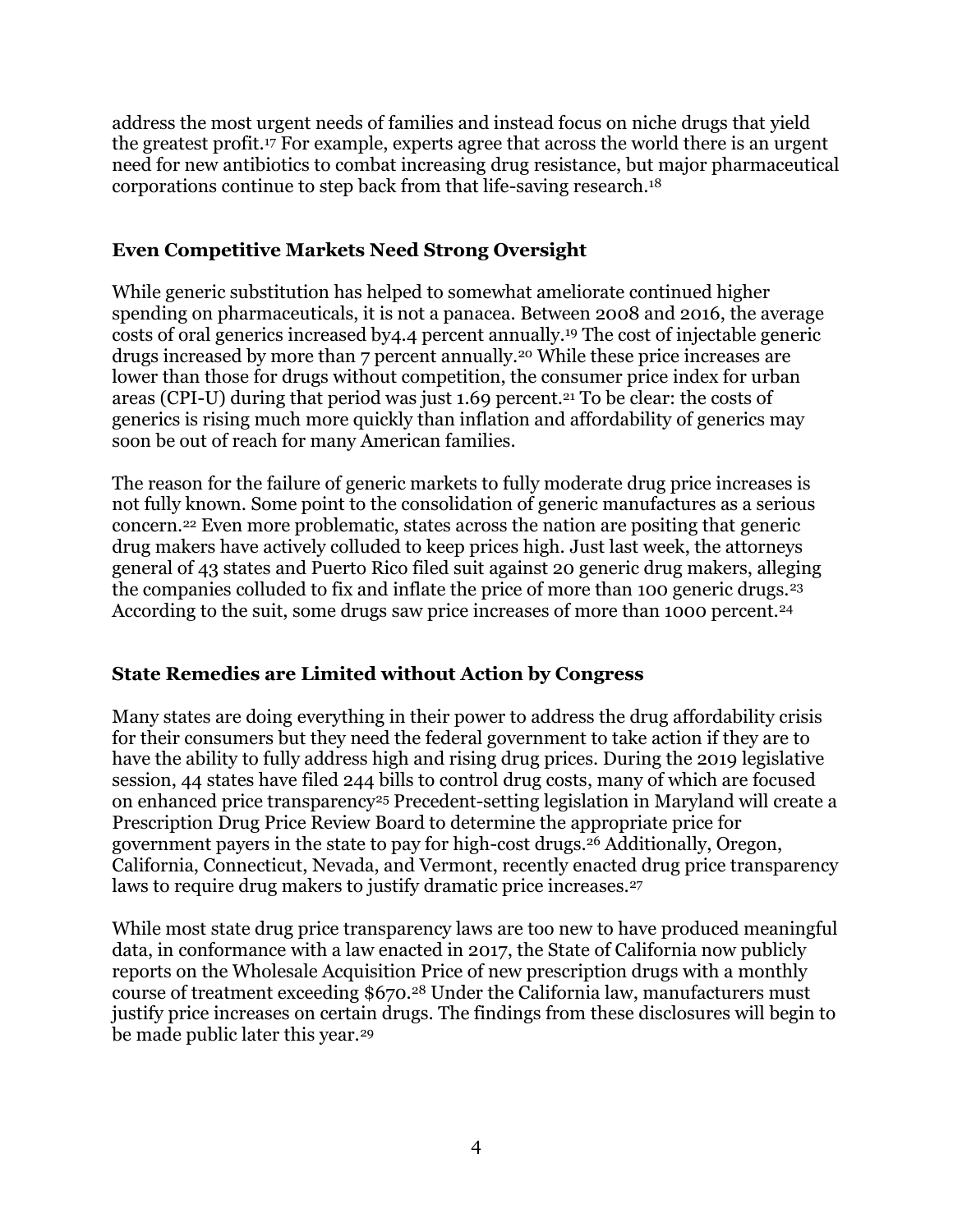### **Legislation Under the Committee's Consideration**

The subcommittee is considering four different bills today. Three of the bills, namely: H.R. 2113 - *Prescription Drug STAR Act*, H.R. 2296 - *FAIR Drug Pricing Act*, and H.R. 2376 - *Prescription Pricing for the People Act,* focus on enhancing transparency in how drug makers set prices. The fourth bill, H.R. 2757 – *Creating Lower Cost Alternative for Your (CLAY) Prescription Drug Act,* seeks to limit out-of-pocket drug costs for lowincome Medicare beneficiaries. Taking them in order:

The *Prescription Drug STAR Act* was affirmatively reported out of the Ways and Means Committee last month on a bipartisan vote. Per the Ways and Means Committee's summary, the STAR Act:

- "Requires drug manufacturers to publicly justify large price increases for existing drugs and high launch prices for new drugs.
- Requires applicable manufacturers to report to the Secretary the total aggregate monetary value and quantity of samples provided to covered entities.
- Requires the Secretary to conduct a study on inpatient (Medicare Part A) drug costs, including trends in the use of inpatient drugs by hospital type.
- Requires the Secretary of Health and Human Services to publicly disclose the aggregate rebates, discounts, and other price concessions achieved by pharmaceutical benefits managers (PBMs) on a public website, so consumers, employers, and other payers can understand and compare the discounts PBMs receive.
- Requires all drug manufacturers to submit information to the Secretary on the average sales price (ASP) for physician-administered drugs covered under Medicare Part B."<sup>30</sup>

Families USA supports the STAR Act, though we recommend one change: Currently, the STAR Act requires drug makers to justify the launch price of a drug if its annual cost exceeds \$26,000. Such a high threshold would allow nearly all high priced drugs to escape scrutiny. We urge the committee to consider lowering this threshold to a more reasonable level. One option would be to require manufacturers to justify any launch price that exceeds the threshold in Medicare to qualify as a specialty drug, currently \$670 per month (\$8,040 annually).

The *FAIR Drug Pricing Act* is a corollary to the STAR Act's provisions requiring justification for large price increases. The two bills both require manufacturers to justify price increases of more than 10 percent in a single year or 25 percent over three consecutive years. The STAR Act further requires manufacturers to justify price increases of more than \$10,000 in a single year or \$25,000 over three years. This would capture smaller percentage increases on very expensive drugs. While the FAIR Act does not include this provision, we support its inclusion in legislation marked up by the committee. Further, while both bills stipulate financial penalties for failure to disclose required information, the STAR Act also requires manufacturer executives to certify the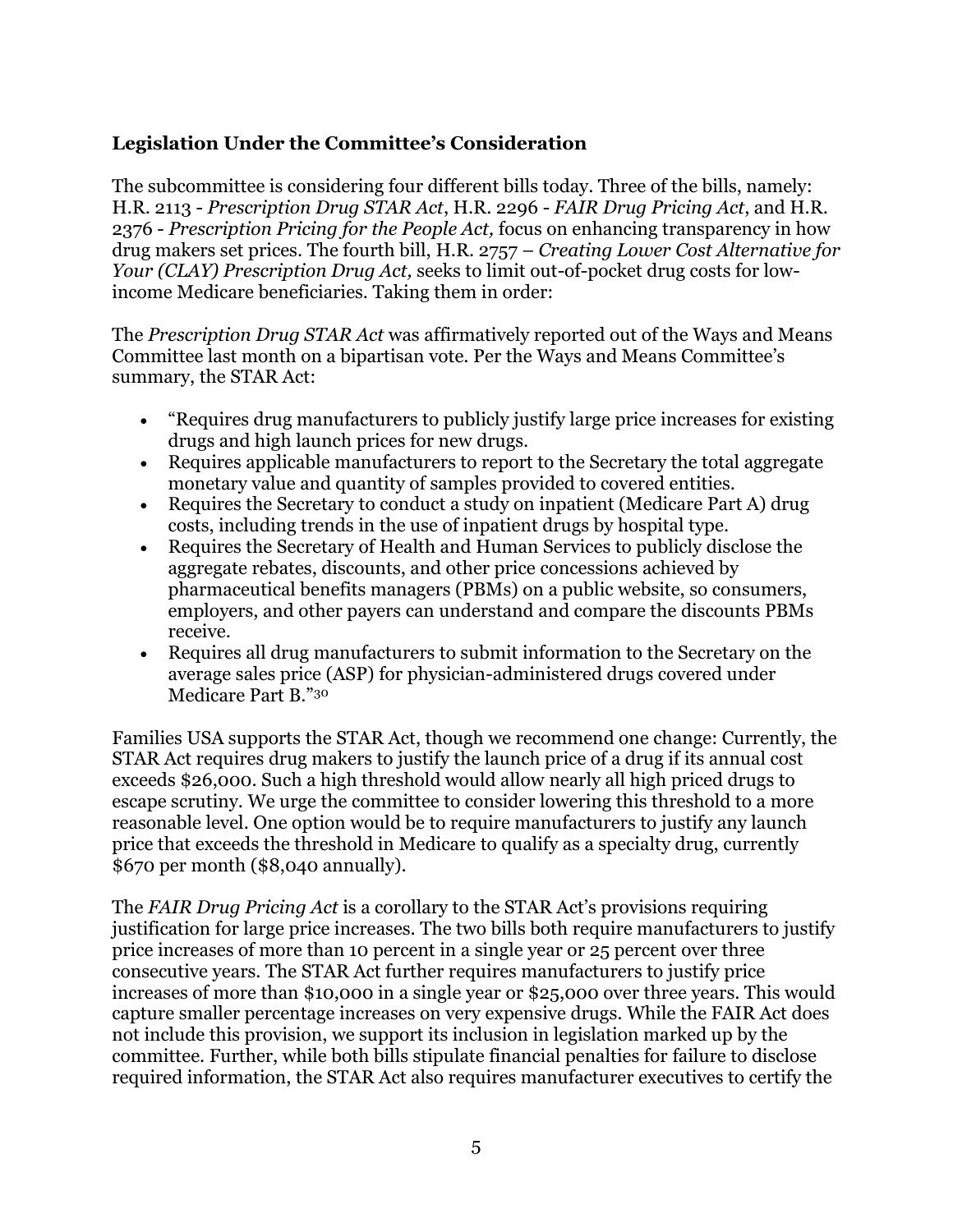accuracy of their disclosure and mandates financial penalties for knowingly providing false information. We support this provision.

H.R. 2376 - *Prescription Pricing for the People Act* – was approved by the Judiciary Committee on April 30. The bill requires the Federal Trade Commission to issue a report on the prescription drug supply chain. We support this legislation.

H.R. 2767- *CLAY Act -* would eliminate cost-sharing for generic drugs for low-income Medicare beneficiaries. We support efforts to promote the use of generics, where available and appropriate, and are happy to support legislation that provides relief for low-income seniors.

# **The American People – Across the Political Spectrum – Want Action**

In last fall's midterm Congressional elections, the American people sent a strong signal to Capitol Hill. Sixty-three percent of voters cited health care as an important issue facing the country.<sup>31</sup> Even more to the point, an astounding 82 percent of Republicans and 90 percent of Democrats said, "Taking action to lower prescription drug prices" should be a top priority for the new Congress.<sup>32</sup>

Perhaps surprisingly to those in the political trenches, various solutions to solving the problem of high drug prices have public support across the political spectrum. A recent public polling finds that:

- 86 percent of Americans support requiring drug companies to release information to the public on how they set their drug prices – particularly salient for today's conversation.<sup>33</sup>
- 86 percent of Americans favor allowing Medicare to negotiate with drug companies to get a lower price on medications.<sup>34</sup>
- 75 percent of Americans favor shortening the length of monopoly granted on prescription drugs so that cheaper generic drugs are made available sooner.<sup>35</sup>

# **Transparency Alone is Insufficient – Consumers Demand Real Action**

I want to be very clear: while Families USA supports the legislation under consideration by the subcommittee and believes that price transparency can help families, policymakers, researchers, and other stakeholders better understand how drug prices are set, these bills alone will not significantly affect the price of drugs. We are pleased that the House recently passed meaningful legislation, approved by this committee, to hasten generic competition. Yet even the CREATES Act and banning pay-for-delay schemes, while significant, are nowhere near the level of reform needed to really help families access affordable drugs.

The American people are fed up with the games drug makers play and are suffering mightily under the weight of high drug costs. Now is the time for Congress to act boldly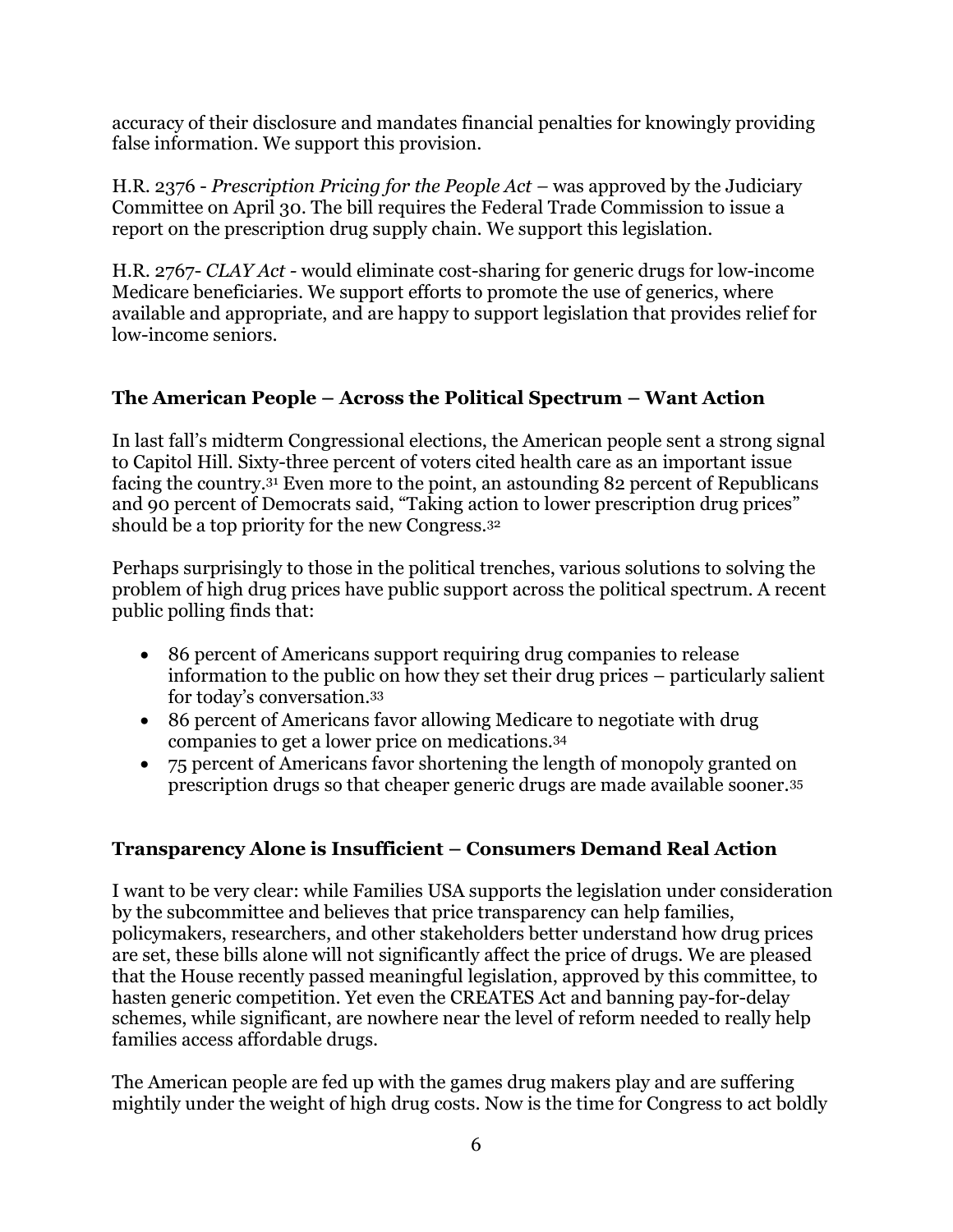on behalf of their constituents. As a next step, we strongly encourage Congress to allow Medicare to negotiate with drug makers on the price of drugs. We support legislation sponsored by Rep. Lloyd Doggett (D-TX), which now has more than 120 cosponsors.<sup>36</sup> I am pleased that to date the legislation passed by this committee and under its consideration today has been bipartisan in nature.

The pain of high drug costs is felt in communities across the country. There is no reason why a real solution to this seemingly intractable problem cannot be bipartisan. We look forward to continuing to work with this committee and your colleagues across Capitol Hill to bring real relief from high drug prices to America's families.

 $\overline{\phantom{a}}$ 

<sup>&</sup>lt;sup>1</sup> Gill, Lisa L. "How to Pay Less for Your Meds." Consumer Reports. April 5, 2018, [www.consumerreports.org/drug](http://www.consumerreports.org/drug-prices/how-to-pay-less-for-your-meds/)[prices/how-to-pay-less-for-your-meds/.](http://www.consumerreports.org/drug-prices/how-to-pay-less-for-your-meds/)

<sup>2</sup> Kirzinger, Ashley, Lunna Lopes, Bryan Wu, and Mollyann Brodie. "KFF Health Tracking Poll—February 2019: Prescription Drugs." The Henry J. Kaiser Family Foundation. March 01, 2019. [https://www.kff.org/health](https://www.kff.org/health-costs/poll-finding/kff-health-tracking-poll-february-2019-prescription-drugs/)[costs/poll-finding/kff-health-tracking-poll-february-2019-prescription-drugs/.](https://www.kff.org/health-costs/poll-finding/kff-health-tracking-poll-february-2019-prescription-drugs/)

 $3$  ibid.

<sup>4</sup> *Where Does Your Health Care Dollar Go?*. AHIP. 2018. [www.ahip.org/health-care-dollar/.](http://www.ahip.org/health-care-dollar/)

<sup>5</sup> Hufford, Michael, and Donald Burke. "The Costs of Heroin and Naloxone: a Tragic Snapshot of the Opioid Crisis." STAT News, November 8, 2018[, www.statnews.com/2018/11/08/costs-heroin-naloxone-tragic-snapshot-opioid](http://www.statnews.com/2018/11/08/costs-heroin-naloxone-tragic-snapshot-opioid-crisis/)[crisis/.](http://www.statnews.com/2018/11/08/costs-heroin-naloxone-tragic-snapshot-opioid-crisis/)

<sup>6</sup> Pollack, A. "Mylan Raised EpiPen's Price Before the Expected Arrival of a Generic" New York Times. August 24, 2016. [https://www.nytimes.com/2016/08/25/business/mylan-raised-epipens-price-before-the-expected-arrival](https://www.nytimes.com/2016/08/25/business/mylan-raised-epipens-price-before-the-expected-arrival-of-a-generic.html)[of-a-generic.html](https://www.nytimes.com/2016/08/25/business/mylan-raised-epipens-price-before-the-expected-arrival-of-a-generic.html)

<sup>7</sup> Paperny, A.M.. "Canada seeks U.S help to solve EpiPen Shortage". Reuters. April 17, 2018. [https://www.reuters.com/article/us-mylan-nl-pfizer-epipen/canada-seeks-u-s-help-to-solve-epipen-shortage](https://www.reuters.com/article/us-mylan-nl-pfizer-epipen/canada-seeks-u-s-help-to-solve-epipen-shortage-idUSKBN1HO2ZN/)[idUSKBN1HO2ZN/.](https://www.reuters.com/article/us-mylan-nl-pfizer-epipen/canada-seeks-u-s-help-to-solve-epipen-shortage-idUSKBN1HO2ZN/)

<sup>&</sup>lt;sup>8</sup> Florko, Nicholas. "A new study sparks a war of words over the drug industry's commitment to research." STAT News. May 14, 2019. [https://www.statnews.com/2019/05/14/war-of-words-over-pharma-commitment-to](https://www.statnews.com/2019/05/14/war-of-words-over-pharma-commitment-to-research/)[research/.](https://www.statnews.com/2019/05/14/war-of-words-over-pharma-commitment-to-research/)

<sup>9</sup> Thielking, Megan. "NIH Funding Contributed to 210 Approved Drugs in Recent Years, Study Says." STAT News. February 12, 2018. https://www.statnews. com/2018/02/12/nih-funding-drug-development .

<sup>&</sup>lt;sup>10</sup> I-MAK. "Overpatented, Overpriced: How Excessive Pharmaceutical Patenting Is Extending Monopolies and Driving up Drug Prices." December 3, 2018[. https://www.i-mak.org/wp-content/uploads/2018/08/I-MAK-](https://www.i-mak.org/wp-content/uploads/2018/08/I-MAK-Overpatented-Overpriced-Report.pdf)[Overpatented-Overpriced-Report.pdf.](https://www.i-mak.org/wp-content/uploads/2018/08/I-MAK-Overpatented-Overpriced-Report.pdf)

 $11$  ibid.

 $12$  ibid.

<sup>&</sup>lt;sup>13</sup> Feldman, Robin. "May Your Drug Price Be Evergreen." Journal of Law and the Biosciences. December 7, 2018. [https://academic.oup.com/jlb/advance-article/doi/10.1093/jlb/lsy022/5232981.](https://academic.oup.com/jlb/advance-article/doi/10.1093/jlb/lsy022/5232981)

<sup>&</sup>lt;sup>14</sup> Engelberg, Alfred B. "A Shortfall In Innovation Is The Cause Of High Drug Prices." Health Affairs Blog. February 28, 2019.<https://www.healthaffairs.org/do/10.1377/hblog20190228.636555/full/>

<sup>15</sup> 2018 and Beyond: Outlook and Turning Points. IQIVA Institute. March 2018.

[http://www.piapr.org/clientuploads/PRESENTATIONS/IQVIA\\_Institute\\_2018\\_and\\_Beyond.pdf](http://www.piapr.org/clientuploads/PRESENTATIONS/IQVIA_Institute_2018_and_Beyond.pdf) <sup>16</sup> Engelberg. Op. Cit.

<sup>17</sup> Bach, Peter B. "Could High Drug Prices Be Bad for Innovation?" Forbes.com. October 23, 2014. [https://www.forbes.com/sites/matthewherper/2014/10/23/could-high-drug-prices-be-bad-for](https://www.forbes.com/sites/matthewherper/2014/10/23/could-high-drug-prices-be-bad-for-innovation/#6083d6285a80)[innovation/#6083d6285a80.](https://www.forbes.com/sites/matthewherper/2014/10/23/could-high-drug-prices-be-bad-for-innovation/#6083d6285a80).

<sup>&</sup>lt;sup>18</sup> Paton, James, and Naomi Kresge. "Superbugs Win Another Round as Big Pharma Leaves Antibiotics." Bloomberg.com. July 13, 2018. [https://www.bloomberg.com/news/articles/2018-07-13/superbugs-win-another](https://www.bloomberg.com/news/articles/2018-07-13/superbugs-win-another-round-as-big-pharma-leavesantibiotics)[round-as-big-pharma-leavesantibiotics.](https://www.bloomberg.com/news/articles/2018-07-13/superbugs-win-another-round-as-big-pharma-leavesantibiotics)